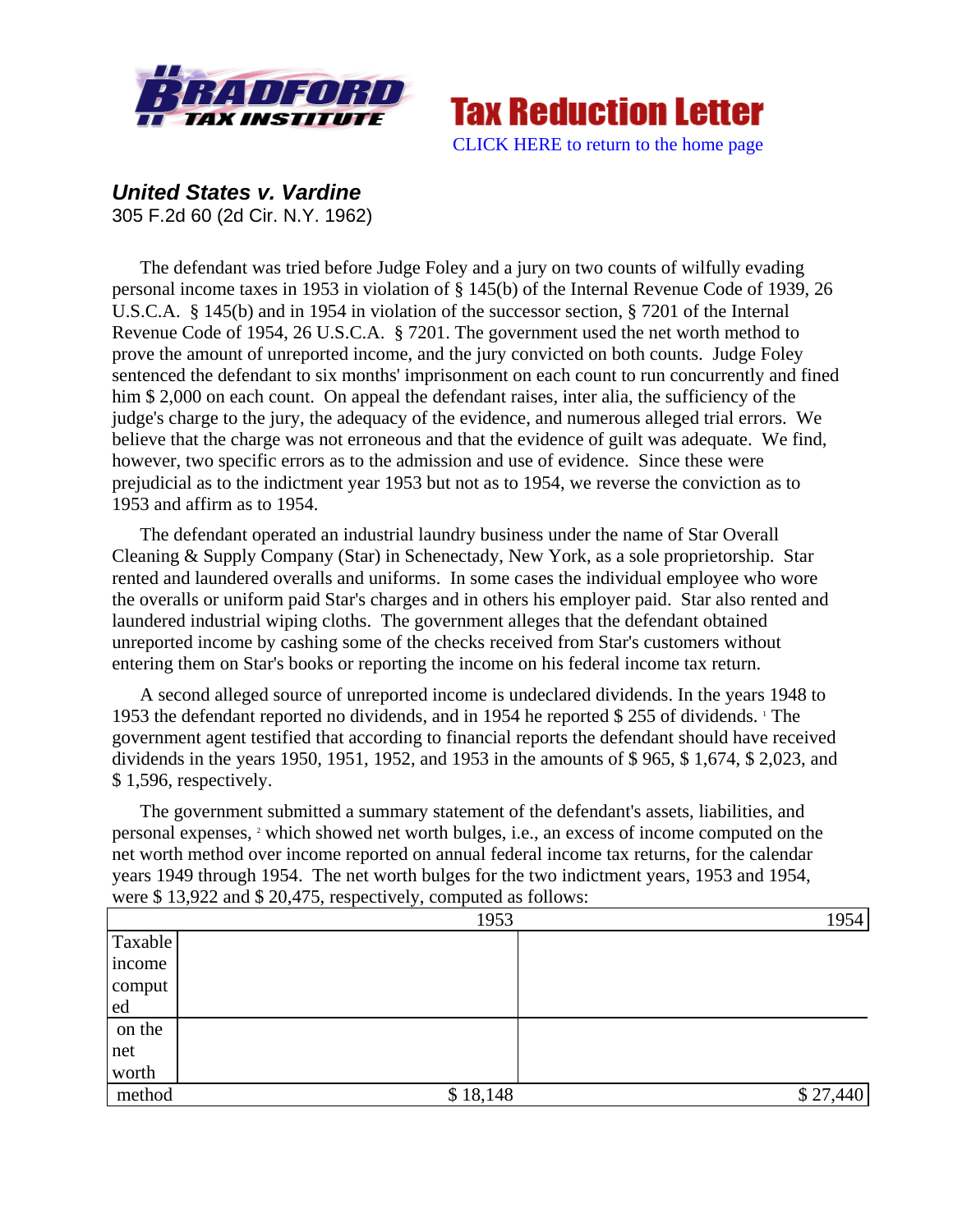| Taxable |          |          |
|---------|----------|----------|
| income  |          |          |
| reporte |          |          |
| d       |          |          |
| on      |          |          |
| defenda |          |          |
| nt's    |          |          |
| returns | 4,226    | 6,964    |
| Unrepo  | \$13,922 | \$20,475 |
| rted    |          |          |
| income  |          |          |

The bulges for the four previous years, 1949 through 1952, totaled \$47,725 and were admitted only as proof of wilfulness. See, e.g., United States v. Ford, 237 F.2d 57, 60, 65, 67 (2 Cir. 1956).

 The principal defense was that the defendant neither handled Star's books nor made out his own tax returns, and that unreported rental income was due to the default of Star's bookkeeper while unreported dividends were due to the default of the defendant's attorney, and that both were without defendant's knowledge. However, Benjamin Segal, the attorney who prepared defendant's 1948 through 1953 tax returns, testified that he had asked the defendant each year whether he had received any dividends, and the defendant had replied no. [\*63] The trial judge correctly left the issue of wilfulness to the jury. See United States v. Schenck, 126 F.2d 702, 706-707 (2 Cir. 1942), cert. denied, Moskowitz v. U.S., 316 U.S. 705, 62 S.Ct. 1309, 86 L.Ed. 1773 (1942).

The defendant offered two reasons why he had nonfraudulently understated his taxable income on his 1953 and 1954 returns. He had taken a deduction for \$ 2,700 for bad debts on his 1953 income tax return. Since he reported income only as it was received, i.e., was on the cash basis, he was not entitled to such a deduction. If the defendant took this deduction erroneously but not fraudulently, the 1953 bulge would have been explained consistent with lack of wilfulness to the extent of \$ 2,700.

The second reason was explained by a certified public accountant whom the defendant had retained to examine his books in preparation for trial. He testified that certain income and expense items had been erroneously entered. The net effect of these errors was to reduce the 1953 and 1954 net incomes shown on the defendant's books approximately \$ 5,000 and \$ 6,800, respectively, below their actual levels. Since the defendant's tax returns were prepared from his books of account, these errors were reflected on his tax returns. If the errors were made by the defendant's bookkeeper without defendant's knowledge, the bulge would have been explained consistently with lack of wilful tax evasion to the extent of \$ 5,000 in 1953 and \$ 6,800 in 1954.

Both as to the bad debt deduction and as to the bookkeeping errors, the trial judge was correct in leaving the issue of wilfulness to the jury. And it was, therefore, proper for the government to resolve these issues against the defendant in preparing its summary of the defendant's net worth. The defendant could have introduced his own summary, resolving these factual questions in his favor. Scanlon v. United States, 223 F.2d 382, 391 (1 Cir. 1955).

I.

 On appeal the defendant claims that he used most of the money procured from cashing the unrecorded rental checks to pay business expenses which were not deducted on his income tax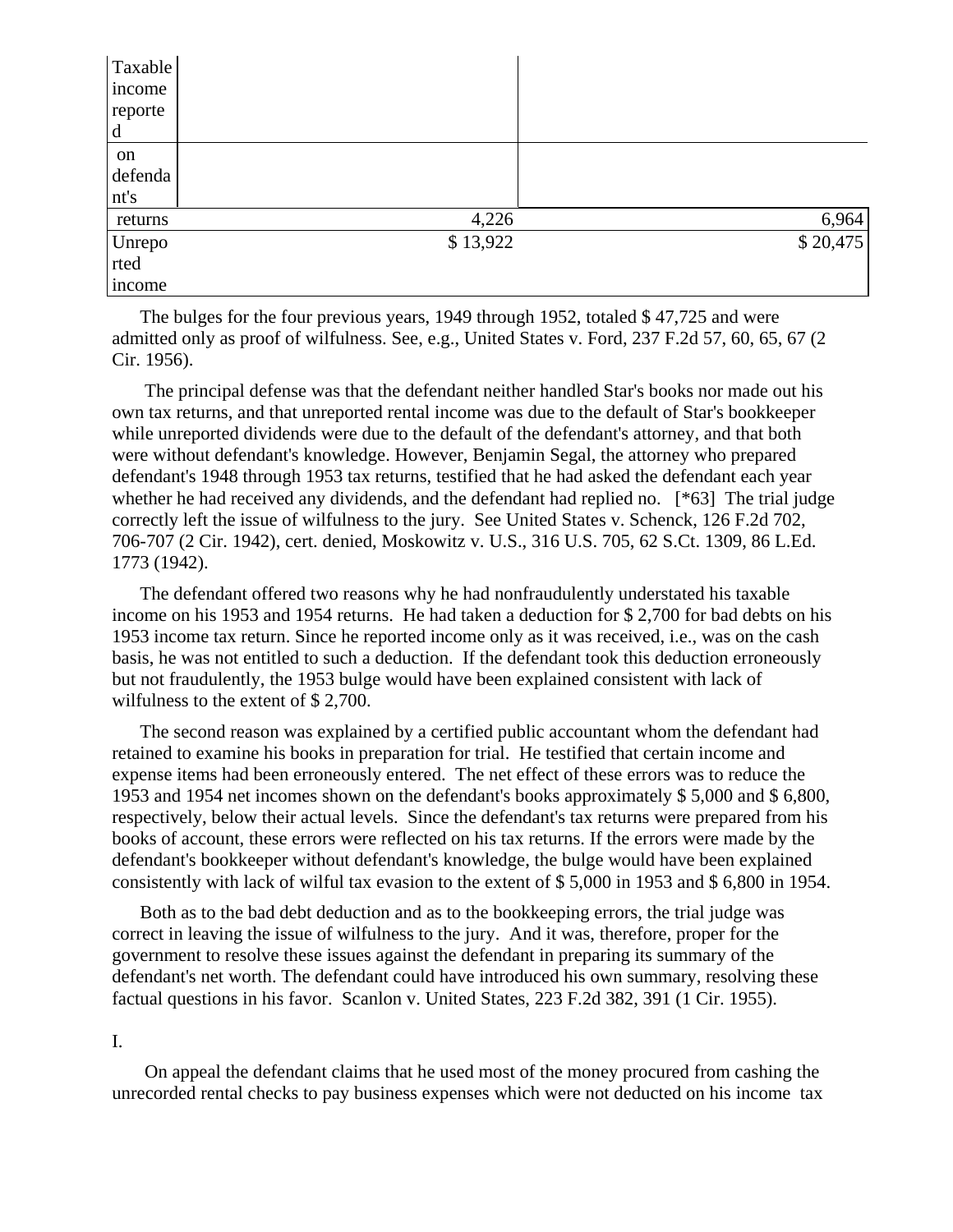returns, and thus that the unreported income and expenses offset each other. The failure of the government agent to investigate this claim was, the defendant argues, reversible error. We disagree.

 When a taxpayer furnishes leads which might reasonably explain his net worth bulge inconsistent with guilt, the government must investigate these leads or the trial judge should consider the taxpayer's explanations as true. Holland v. United States, 348 U.S. 121, 135-136, 75 S.Ct. 127, 99 L.Ed. 150 (1954). This leaves the burden of proof of tax evasion on the government, putting only the burden of production on the defendant. Id. at 137-139, 75 S.Ct. 127. However, if the defendant had actually expended the unreported income to pay unreported deductible expenses, he would not have had the cash on hand at the year end and his net worth would not have been increased. Thus, the defendant's claim does not tend to explain his net worth bulge.

The government had, in fact, introduced evidence of the unreported checks not as proof of the defendant's bulge, but only as proof of his intent, id. at 139, 75 S.Ct. 127, and as proof of a likely source of unreported taxable income, id. at 138-139, 75 S.Ct. 127. Rather than requiring the government to prove the negative proposition that the defendant had no other deductions, it is reasonable to require the defendant, if he wishes to disprove intent and likely source, to bear the burden of going forward when he alleges that he had additional deductions not claimed on his income tax return. See Clark v. United States, 211 F.2d 100, 103 (8 Cir. 1954), cert. denied, 348 U.S. 911, 75 S.Ct. 289, 99 L.Ed. 714 (1955); United States v. Link, 202 F.2d 592, 593-594 (3 Cir. 1953); United States v. Bender, 218 F.2d 869, 871-872 (7 Cir. 1955), [\*64] cert. denied, 349 U.S. 920, 75 S.Ct. 660, 99 L.Ed. 1253 (1955); United States v. Lennon, 246 F.2d 24, 27 (2 Cir. 1957), cert. denied, 355 U.S. 836, 78 S.Ct. 60, 2 L.Ed.2d 48 (1957).

## II.

 The defendant also contends that the trial judge erred in refusing to allow proof of defendant's accounts payable for overalls and uniforms purchased which would have reduced the defendant's net worth. The trial court was correct. Taxpayers may elect various methods of accounting for use on their income tax returns. Although a taxpayer's total taxable income over the long run should be the same regardless of the method of accounting selected, in any given year a taxpayer on the accrual basis may have a substantially different amount of taxable income than if he had chosen the cash basis. The purpose of a net worth computation is to check the accuracy of the amount of income reported by the taxpayer. Thus, if the taxable income reported on his return is correct, and if no errors creep into the asset, liability, and expenditure figures used to ascertain successive years' net worth, the income computed on the net worth basis and that reported on his tax return should be the same. This is possible only if the figures used in computing net worth are keyed to the taxpayer's method of accounting. If a taxpayer disregards his accounts payable in reporting income on his annual tax return, i.e., reports as a cash basis taxpayer, then the government in computing his net worth in order to check the income reported on his tax return must also disregard these amounts. Whether this computation reflects net worth as accountants define it, i.e., the excess of the value of assets over liabilities, is irrelevant, United States v. O'Connor, 273 F.2d 358, 361 (2 Cir. 1959), since the government is not seeking to determine the taxpayer's true worth but rather to verify the accuracy of his income tax return for a particular year.

An examination of the defendant's tax returns and books of account discloses that he reported sales and purchases on the cash method of accounting, disregarding accounts payable for purchased overalls and uniforms. Therefore, the trial court correctly excluded proof of such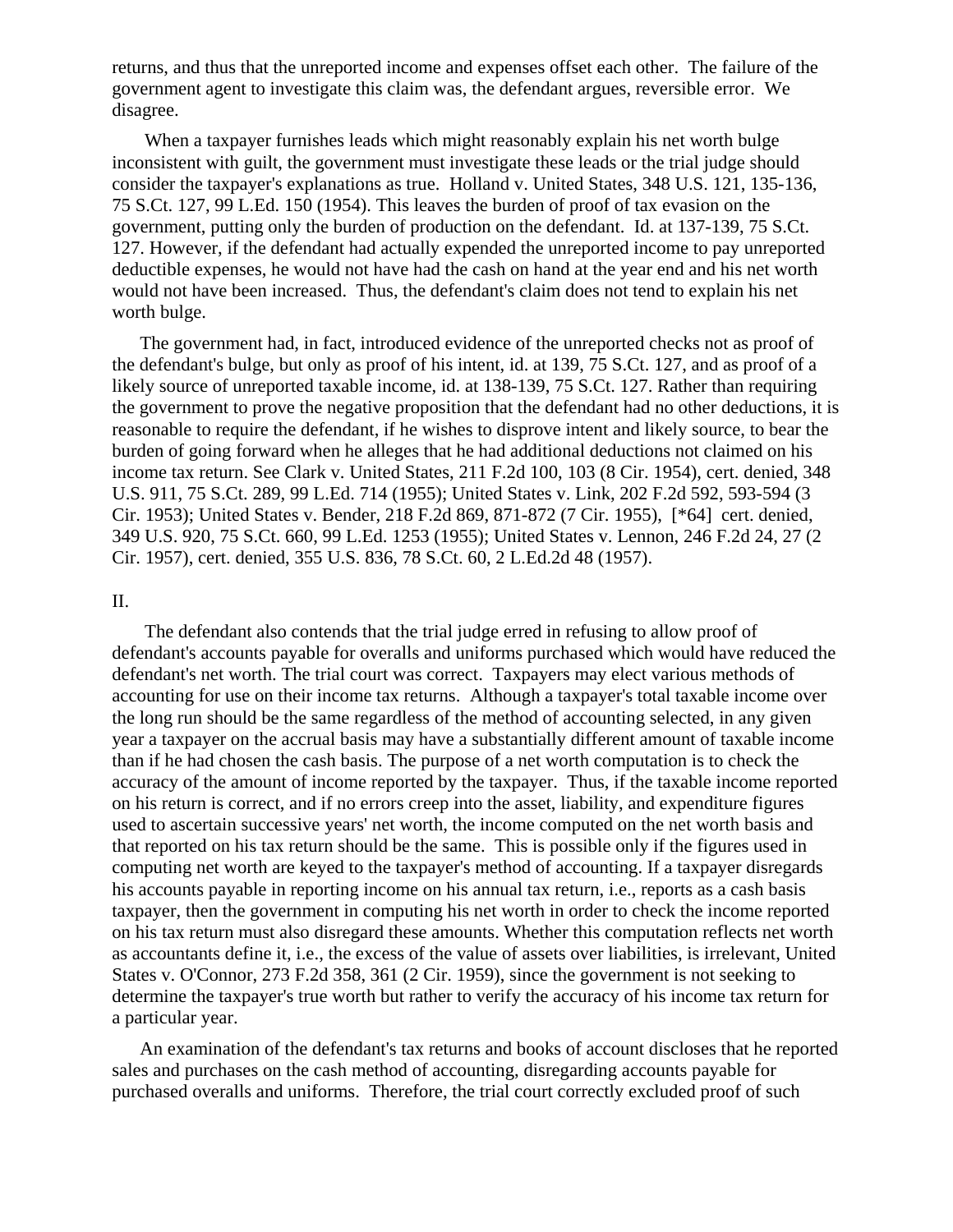payables in reconstructing his taxable income on the net worth method. See Clark v. United States, 211 F.2d 100, 105 (8 Cir. 1954), cert. denied, 348 U.S. 911, 75 S.Ct. 289, 99 L.Ed. 714 (1955); Scanlon v. United States, 223 F.2d 382, 389 (1 Cir. 1955); Leeby v. United States, 192 F.2d 331, 334 (8 Cir. 1951).

## III.

The defendant raises five claimed factual mistakes in the government's net worth summary. However, on each the trial judge properly left the conflicting testimony to the jury and properly permitted the government to base its net worth summary on its version of the facts. See Smith v. United States, 236 F.2d 260, 263-264 (8 Cir. 1956), cert. denied, 352 U.S. 909, 77 S.Ct. 148, 1 L.Ed.2d 118 (1956); United States v. O'Connor, 237 F.2d 466, 467-475 (2 Cir. 1956). Only three of these alleged errors require discussion.

 The government listed the defendant's cash on hand at December 31, 1948, the starting point for the government's net worth summary, at \$ 10,000 and the cash on hand at the end of each year from 1949 to 1954 at \$ 300. The government based its figures on an oral admission the defendant had made to a revenue agent. The agent testified that the defendant had said during an interview that before 1948 his mother had given him approximately \$ 10,000 which he retained in cash until 1949 when he deposited the remainder in a savings account, and thereafter kept only \$ 200 to \$ 300 on hand. Since the defendant testified at trial that these figures substantially understated his cash on hand, there must be corroborating evidence to make a case for the jury. Smith v. United States, 348 U.S. 147, 75 S.Ct. 194, 99 L.Ed. 192 (1954); United States v. Calderon, 348 U.S. 160, 75 S.Ct. 186, 99 L.Ed. 202 (1954). The record is replete [\*65] with evidence corroborating the defendant's admission that he did not have large amounts of cash on hand after December 31, 1949. The defendant periodically borrowed money to meet payrolls and other indebtedness. Furthermore, there frequently were judgments outstanding against him during this period. These facts are sufficient to permit the question of cash on hand to go to the jury. See Friedberg v. United States, 348 U.S. 142, 75 S.Ct. 138, 99 L.Ed. 188 (1954); United States v. Sclafani, 265 F.2d 408, 411-412 (2 Cir. 1959), cert. denied, 360 U.S. 918, 79 S.Ct. 1436, 3 L.Ed.2d 1534 (1959); United States v. Ford, 237 F.2d 57, 62-63 (2 Cir. 1956). See also Holland v. United States, 348 U.S. 121, 132-134, 75 S.Ct. 127, 99 L.Ed. 150 (1954).

 The defendant testified that he owned \$ 3,800 of securities purchased through Bache & Co. that were not shown on the summary sheet and that \$ 3,000 of his 1952 cash inflow was due to a casualty loss and thus was non-taxable income. The government agent testified that he knew nothing of these two claims. As previously discussed, the government must investigate all of the taxpayer's reasonable explanations of his net worth bulge inconsistent with guilt or the trial judge may consider the explanations as true. Holland v. United States, 348 U.S. 121, 135-136, 75 S.Ct. 127, 99 L.Ed. 150 (1954). Thus if Vardine told the government agents about the securities and the casualty loss a sufficient period before the trial to permit investigation and they did not follow up these leads, the trial judge should have assumed their validity and required the government to reflect them on their summary statement. Scanlon v. United States, 223 F.2d 382, 388-389 (1 Cir. 1955). However, the defendant introduced no evidence that he gave these leads to the government before trial. Therefore, Judge Foley correctly left these issues to the jury.

## IV.

 The defendant presses two claims which have merit. As proof of the balance in defendant's checking account the government introduced the amount shown on the bank's records on December 31 of each year. The defendant then introduced evidence that he had checks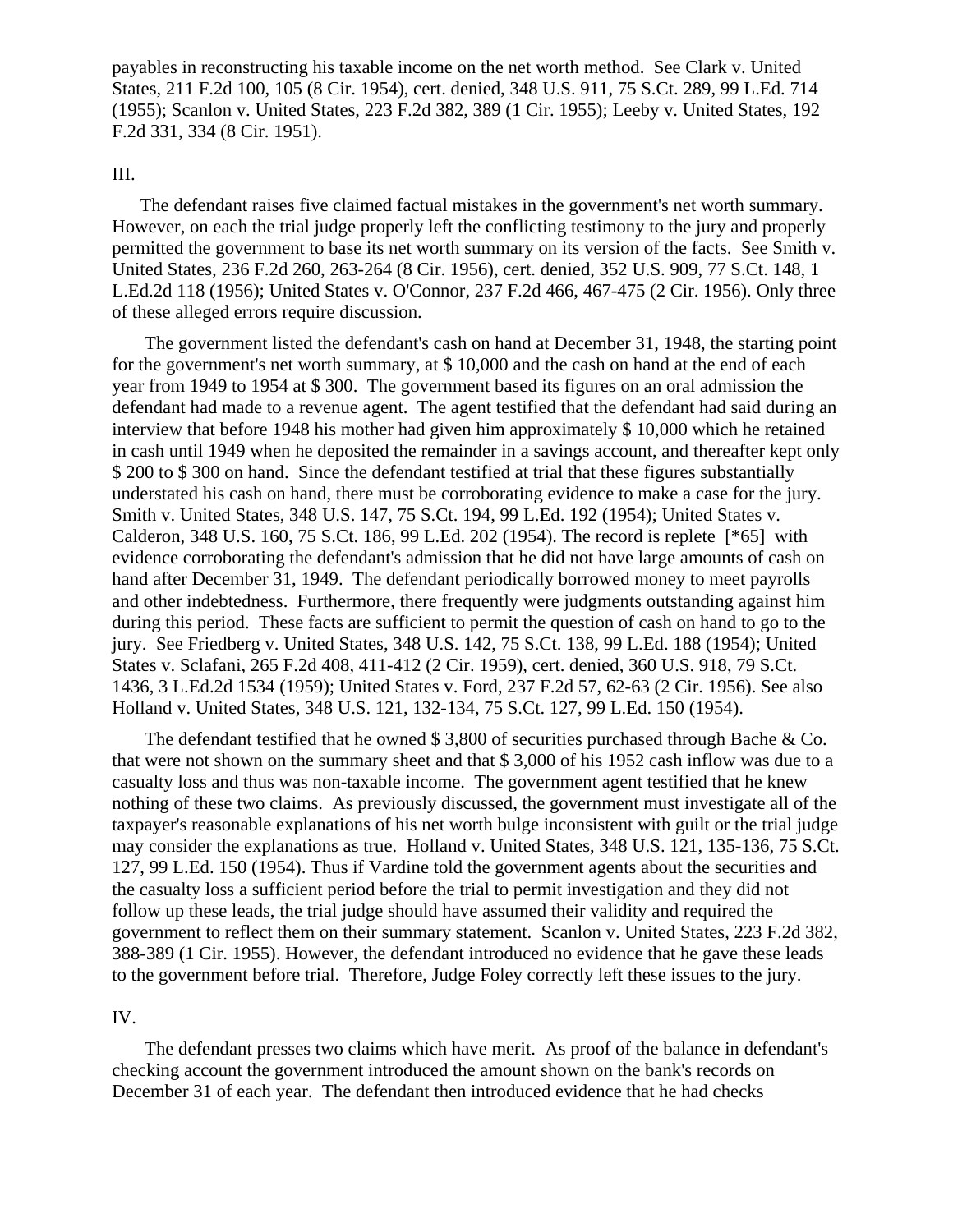outstanding at the end of the years 1952, 1953 and 1954. The trial judge left it up to the jury whether to deduct these outstanding checks from the defendant's year-end checking account balance, and the government, on their net worth summary, showed the balance as it stood on the bank's books. This was error. When a cash basis taxpayer delivers his check without any limitation on the payee's ability to cash it immediately, the taxpayer is entitled to a deduction at the time of delivery. Clark v. Commissioner, 253 F.2d 745 (3 Cir. 1958). Therefore, the trial court should have instructed the jury as a matter of law to reduce the defendant's year-end checking account balance by the amount of the outstanding checks and the government to follow suit on its net worth summary statement. See United States v. O'Connor, 237 F.2d 466, 475 (2 Cir. 1956); United States v. Altruda, 224 F.2d 935, 942 (2 Cir. 1955). The amount of outstanding checks were as follows:

| December 31, 1952 |        |
|-------------------|--------|
| December 31, 1953 | 1,824. |
| December 31, 1954 | 309.1  |

These figures would have reduced the defendant's 1953 net worth bulge by \$ 1,407 and increased his 1954 bulge by \$ 1,515. The government contends that since the net effect of these errors favors the defendant, there has been no harm. But since there are two separate indictment years, each must be considered separately.

 The other error concerns machinery and trucks. During 1953 and 1954 the taxpayer purchased new machinery and trucks for his business. As part payment of the purchase price he traded in used machinery and trucks. In four instances the trade-in allowance was larger than his adjusted basis in the assets traded-in. The Internal Revenue Code provides that such paper gains on a trade-in of old for new equipment shall [\*66] not be recognized. Internal Revenue Code of 1954, § 1031, 26 U.S.C.A. § 1031; Internal Revenue Code of 1939, § 112(b)(1), 26 U.S.C.A. § 112(b)(1). Gain on the traded-in asset is postponed by taking as the basis of the new asset the basis of the old asset plus any additional cash paid. 1954 Code 1031(d); 1939 Code 113(a)(6). The trial judge left it to the jury whether to accept the new assets at their full selling price or at the lower price that would be computed by excluding the gain on the trade-in and permitted the government to show these assets at the higher value on their net worth summary. This was error. The government argues that the defendant 'waived' his rights under § 1031 of the 1954 Code and its predecessor by erroneously taking depreciation deductions on the higher basis. But § 1031 and its predecessor are mandatory, not optional; a taxpayer cannot elect not to use them. Therefore, the trial judge should have instructed the jury as a matter of law to accept the lower basis for these assets and directed the government to alter its net worth computation accordingly. See United States v. O'Connor, 237 F.2d 466, 475 (2 Cir. 1956); United States v. Altruda, 224 F.2d 935, 942 (2 Cir. 1955). These errors caused the defendant's net worth bulge to be overstated by \$ 592 in 1953 and \$ 761 in 1954.

|                                                   | 1953    | 1954        |
|---------------------------------------------------|---------|-------------|
| <b>Outstanding checks</b>                         | \$1,407 | $$(1,515)*$ |
| Trade-ins                                         | 592     | 761         |
| Total errors against the                          |         |             |
| defendant                                         | \$1.999 | . *         |
| <sup>*</sup> Figures in parenthesis are favorable |         |             |
| to the defendant.                                 |         |             |

The total effect of the two errors can be summarized as follows:

While the 1953 error of \$1,999 is small in comparison to the 1953 bulge of \$13,922 shown on the government's net worth summary, it is impossibly to tell how many of the factual